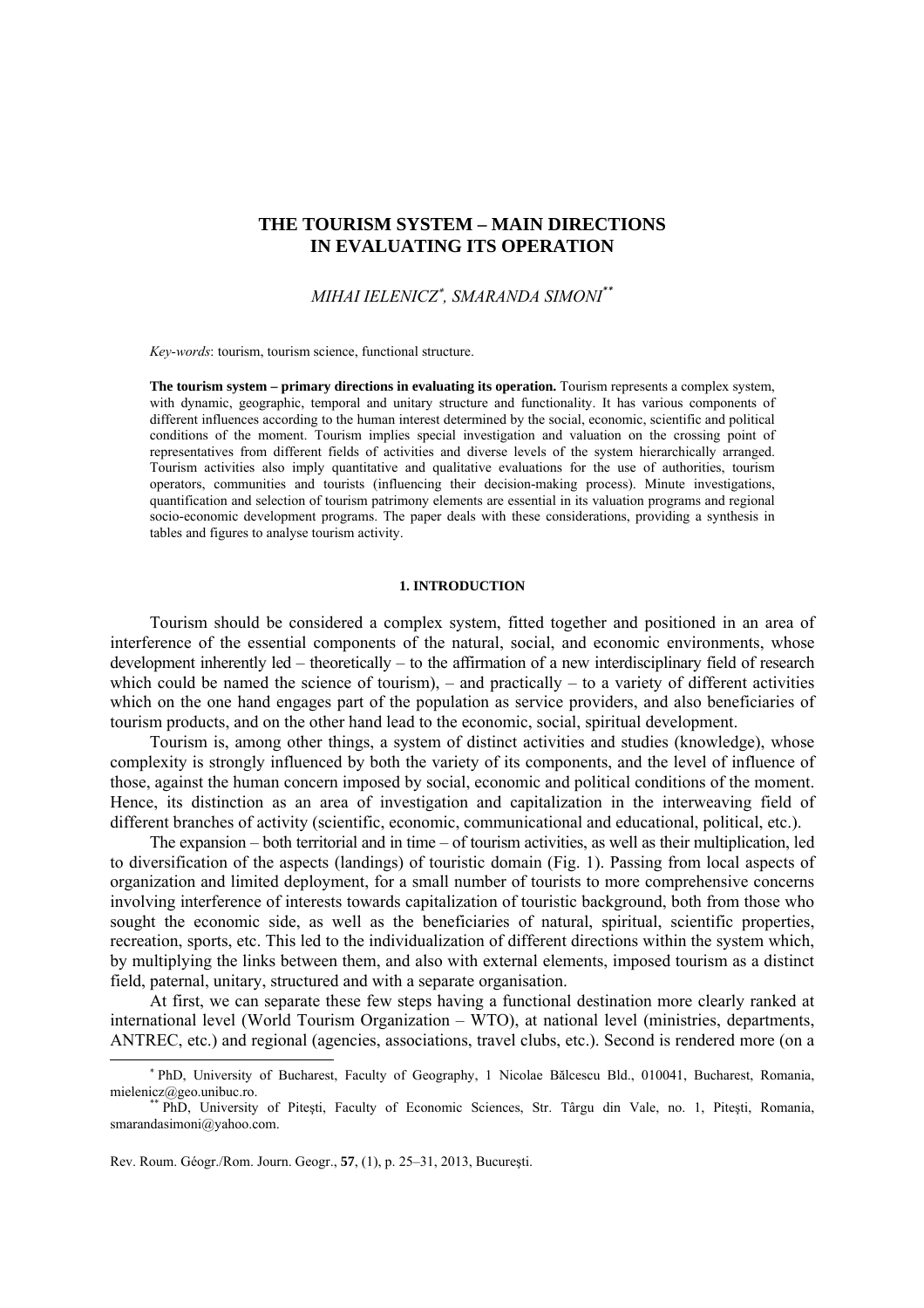local and national level) towards investigation, analysis, and quantitative and qualitative feedback, including the selection of touristic heritage items. Related to this expanded the design and realization of various facilities with a role in carrying out touristic activities and thus establishing a touristic heritage.



Fig. 1 – The sequence of activities and functional levels in tourism.

These are but a few guidelines providing a basis for the analysis of the role that research and capitalization of the touristic heritage has, imposing touristic field as the object of tourism science. They have the documentation to support both European and national level, but also a long theoretical and practical work in this direction.

#### **2. A COMMON LANGUAGE IN TOURISM, AN IMPERATIVE**

Theoretically is absolutely necessary to achieve a unified theoretical background leading to a proper understanding of intentions and ways to develop tourism heritage, and on the other hand to extend marketing and management tasks to achieve possible forecasts.

It has been created gradually a specific language of tourism activity, definitions with a mixed content, much influenced by the views of those who develop practical activities in various sectors of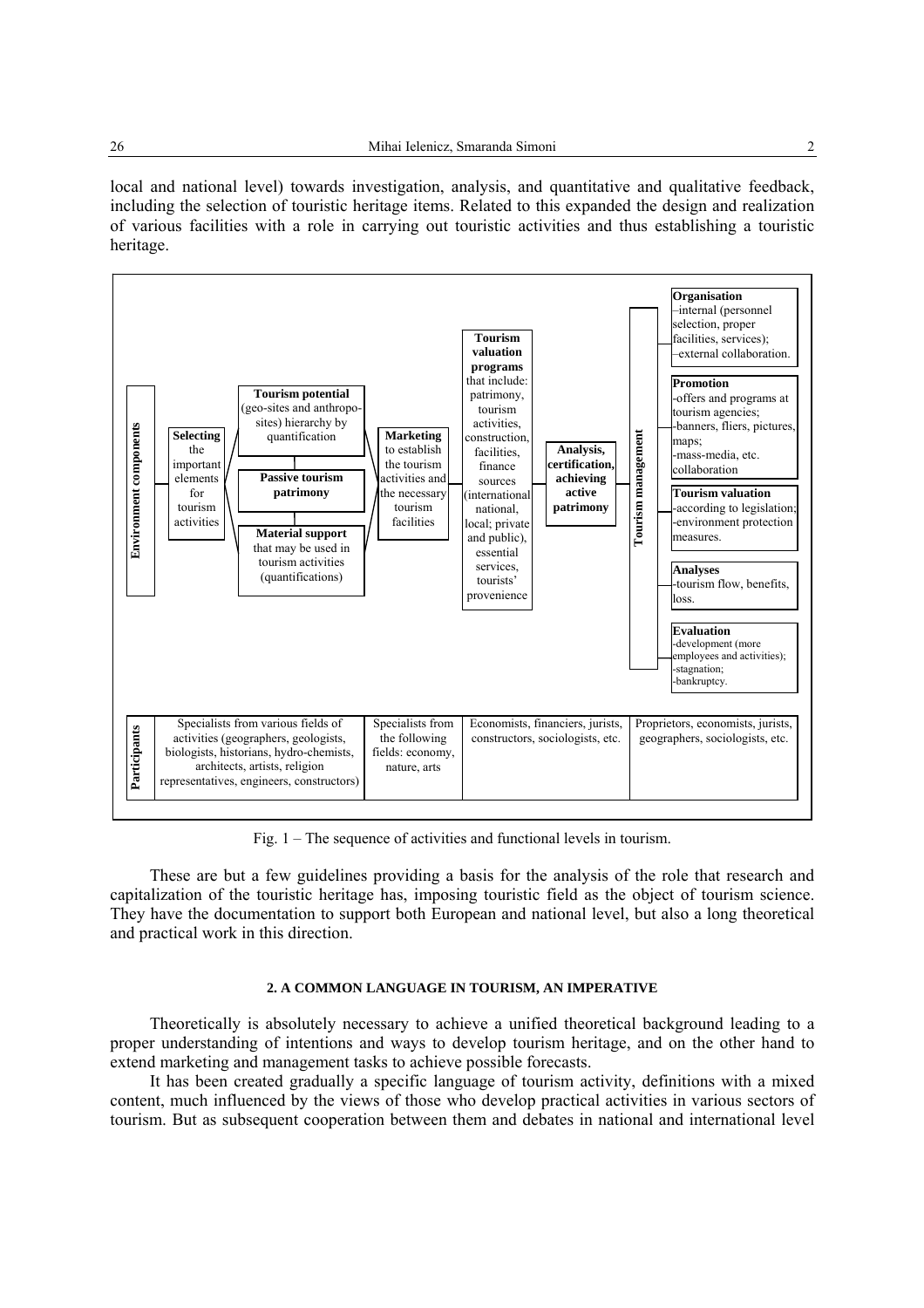meetings (organized under the WTO), the situation has been partially adjusted, especially in basic terms (remain differences in scope of understanding, in the use of parallel terms of close significance). In this respect, in our opinion, is necessary from the beginning the definitization of those terms with distinct role in understanding the composition and functional structure of tourism.

The basic components of touristic area fall directly into a hierarchical and functional unit, which is the subject of a **turism** science.

The concept of **tourist** has been considered since the 19th century, but also today, as a participant in types of activity, leisure, rest, knowledge and even some forms of hazard. It gradually extended its sphere of understanding and use to many other concerns required by various reasons, but also the ways in which it is practiced, some of them stimulative (adventure, extreme sports, business, etc.), restrictive (constrained to a duration exceeding one day or a space outside the residential area; service performance leading to monetary gain, etc.) or inappropriate (strictly professional, political, electoral travels, erotic exotism, begging, etc.). The real meaning – in line with current requirements – should be reported to at least three requirement, as follows:

• *a distinct movement motivation* (tracking, relaxation, rest, adventure, knowledge, etc.);

• *leisure in spare time* (outside work hours) from a few hours (one hour tour and visit to a museum, etc.) to several weeks;

• *travelling outside professional concerns.* 

**Tourism**, regardless of the option as sense related to basic training, is a broad term that refers to a complex but unitary system, in which the components are inter-related in variable proportions, and the analysis of which (in the last decades by quantization) leads to the establishment (through a primary marketing) of both the level of knowledge and exploitation for tourism (a region, zone, axis, center, etc.), as well as shaping of an evolving direction which is profitable for both visitors and servicing personnel, and to ensure economic and social development of the region. In the accomplishment of these goals the support and the ideas of projects related to all specialists trained in different directions must be unanimous.

## **3. TOURISM – FUNCTIONAL STRUCTURE**

Tourism has to be integrated within the unitary system of the economy. From the macroeconomic point of view, tourism organisation implies a proper framework, a sequence and connection of tourism components that ensure its optimal functioning. Statistics proves the economic importance of this sector in using labour, or in export and import. The increasing need of capital makes governments to involve more in supporting tourism.

Systematic and permanent information on demand and offer of tourism (national, regional, local) destinations are essential in making an efficient tourism policy. Legislative, organisational and administrative measures represent the institutional support of tourism activities. Tourism organisations and authorities may be public or private, commercial companies or professional associations with international, national or regional (local) activities.

Tourism organisation system is made up of three hierarchical levels: central (coordinator) authority, regional (local) authorities and sectorial organisations (Minciu 2000). The central authority may be the national administration and is often correlated with the international authorities and their structures. Its main attributions are: to coordinate tourism activities nationally; to prepare the strategy of tourism development; to promote tourism internationally and domestically; to initiate and promote rules and specific regulations; to be a representative within international tourism organisations. The regional organisations prepare and coordinate the tourism strategy on local level, cooperate with municipalities, and carry out marketing actions in tourism by providing information and lodging services and a wide range of promotional activities. The regional organisations usually have functional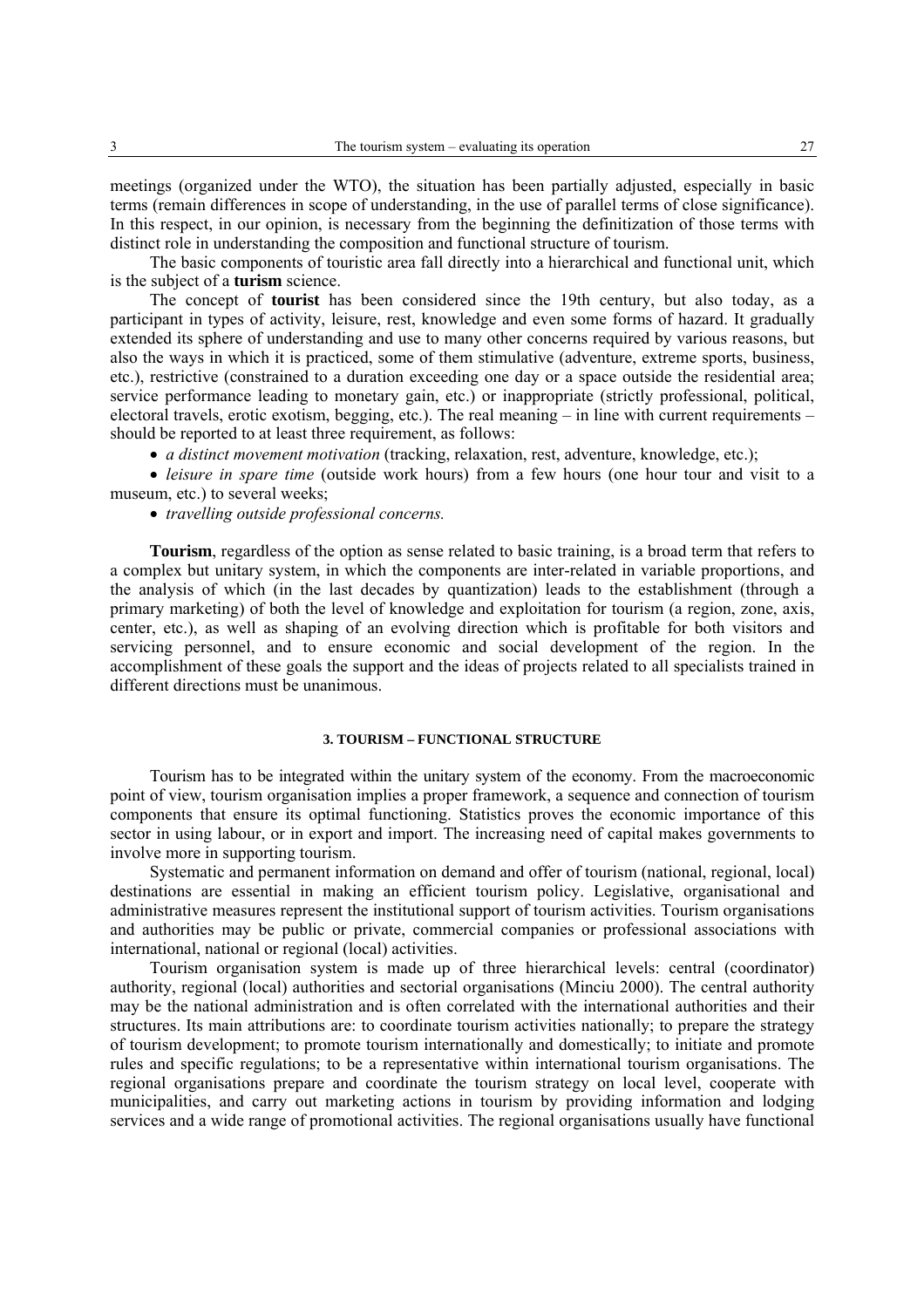autonomy and own budgets, and may be non-governmental organisations (for example ANTREC, Asociatia Mărginimii) and foundations. The sectorial organisations represent the elementary cells of tourism system: commercial companies or professional associations, direct producers of holidays and tourism service providers.

Within this analysing, conceiving and forecasting system, geographers have precise tasks in many chapters of the projects, but especially in investigating and quantifying the tourism patrimony, evaluating the human resources as providers and beneficiaries of tourism acts, studying and forecasting tourism flows, specifying the types of tourism activities that can be done according to the regional patrimony, directing to certain prior offers, etc (Table 1).

Such system would provide noticeable results as: hierarchical appreciations of tourism patrimony' components; a realistic direction in establishing the tourism activities of immediate efficiency or future valuation; the type and volume of tourism facilities included in plans of tourism development; market research and management forms.

In order to achieve these goals, some methodological and methodical requirements are mandatory:

– to account (quantified selection) and sequence by value and by tourism activity the natural (geo-sites) and anthropic tourism potential (anthropo-sites), as well as the existing tourism facilities, in order to establish the passive (starting) tourism potential and direct it toward certain profitable tourism activities;

– research (preliminary marketing) in order to appreciate the viability of prospective tourism products for the existing facilities, as well as the future facilities and their necessary financial and human resources;

– a management system proper to the achieved (active) tourism patrimony, according to tourism activities, demands and services (it refers to organisation, leadership and cooperation with product suppliers, transporters, and promoters):

– to know the stimulative and restrictive factors of tourism flow in order to improve the ability to interfere effectively;

– ensuring environment and patrimony protection for the present or future tourism valuation of the respective territory;

– humans should be regarded not only as consumers of tourism products, but also as developers of tourism objectives and structures, tourism managers, main factors in increasing local and regional revenues, or in exchanging cultural experience.

| <b>MAIN</b><br><b>COMPONENTS</b> | <b>SECONDARY COMPONENTS OF DIFFERENT CATEGORIES</b>               |                                                 |                                                                                                                   |  |
|----------------------------------|-------------------------------------------------------------------|-------------------------------------------------|-------------------------------------------------------------------------------------------------------------------|--|
| 1. Tourism<br>patrimony (real    | Tourism potential<br>(potential touristic                         | Natural tourism potential<br>(geo-sites)        | geomorpho-sites, hydro-sites,<br>eco-sites, etc.                                                                  |  |
| touristic offer)                 | offer)                                                            | Anthropic tourism potential<br>(anthropo-sites) | cultural-historical, sportive, recreational,<br>technical and economic, social                                    |  |
|                                  |                                                                   | Social and demographic<br>tourism potential     | population and tourism labour,<br>human (urban, rural) settlements                                                |  |
|                                  | Tourism technical and<br>material support<br>(tourism facilities) | Basic tourism facilities                        | accommodation units, food and<br>beverage units, means of<br>transportation (including lift)<br>transport)        |  |
|                                  |                                                                   | Auxiliary tourism facilities                    | amusements and treatment structures,<br>recreational activities (cultural,<br>artistic, sportive)                 |  |
|                                  |                                                                   | Supplementary tourism<br>facilities             | diverse rental units (car, sportive gear),<br>photography services, souvenir stores,<br>tourism information units |  |

*Table 1*  Tourism – functional structure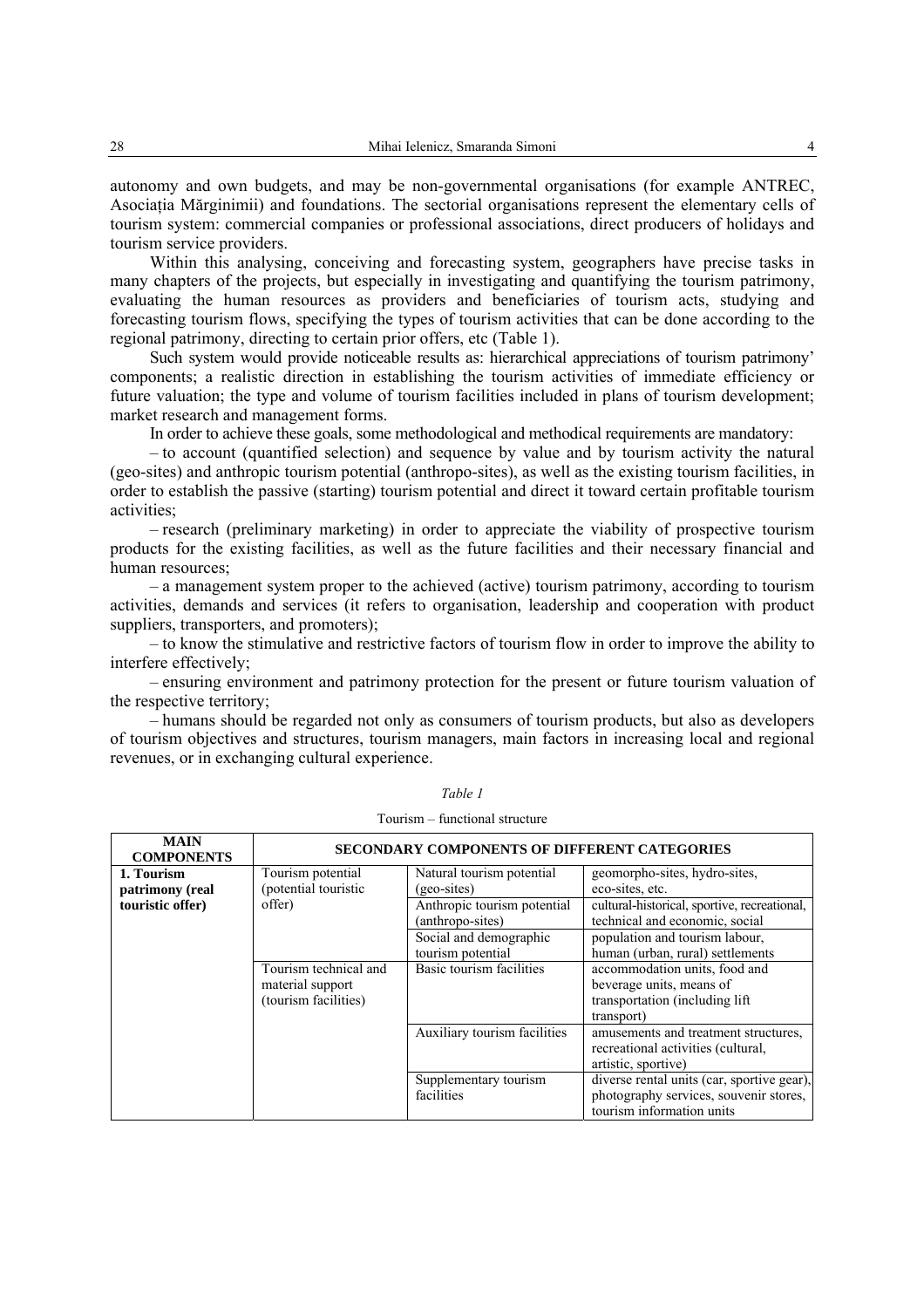|                          | General infrastructure<br>(technical and material<br>support) | Means or transportation and<br>communication<br>(accessibility) | road, air, rail, naval, public transport,<br>telecommunication                                            |
|--------------------------|---------------------------------------------------------------|-----------------------------------------------------------------|-----------------------------------------------------------------------------------------------------------|
|                          |                                                               | Technical and urban<br>network                                  | water and gas pipes, sewerage<br>systems, electric energy cables,<br>ecologic waste systems               |
|                          |                                                               | Commercial units and<br>service providers                       | diverse commercial units, medical<br>and pharmaceutical services, postal<br>services, bank services, etc. |
| 2. Resources to use      | Financial                                                     | <b>Budget</b>                                                   | European, national, county programs, etc.                                                                 |
| the tourism<br>patrimony |                                                               | Private                                                         | private programs                                                                                          |
|                          | Economic                                                      | <b>Budget</b>                                                   | European, national, county programs, etc.                                                                 |
|                          |                                                               | Private                                                         | private investors                                                                                         |
|                          |                                                               |                                                                 |                                                                                                           |
|                          | Human                                                         | Full-time employees                                             | specialized, unqualified                                                                                  |
|                          |                                                               | Part-time employees                                             | specialized, unqualified                                                                                  |
| 3. Types of activities   | Environments                                                  | Regional                                                        | local, national, international tours                                                                      |
| according to             |                                                               | Anthropic                                                       | urban                                                                                                     |
| different criteria       |                                                               |                                                                 | rural (agritourism, rural tourism)                                                                        |
|                          |                                                               |                                                                 | mountain                                                                                                  |
|                          |                                                               | With human interventions                                        | aqua-tourism                                                                                              |
|                          |                                                               |                                                                 | seashore                                                                                                  |
|                          |                                                               |                                                                 | parks with facilities for tourism                                                                         |
|                          |                                                               |                                                                 | mountain                                                                                                  |
|                          |                                                               | Natural                                                         | natural preserves                                                                                         |
|                          |                                                               |                                                                 | national parks                                                                                            |
|                          | Duration                                                      | A few hours                                                     | to one or two tourist sites                                                                               |
|                          |                                                               |                                                                 |                                                                                                           |
|                          |                                                               | A day                                                           | local, regional tours                                                                                     |
|                          |                                                               | More days, weeks                                                | tours                                                                                                     |
|                          | Motivation                                                    |                                                                 | architectonic                                                                                             |
|                          |                                                               |                                                                 | artistic                                                                                                  |
|                          |                                                               | Cultural-artistic                                               | ethno-folkloric                                                                                           |
|                          |                                                               |                                                                 | religious (pilgrimage, church                                                                             |
|                          |                                                               |                                                                 | dedication day, etc.)                                                                                     |
|                          |                                                               | Historical                                                      |                                                                                                           |
|                          |                                                               | Voyage                                                          | curative: spa cure, climatic                                                                              |
|                          |                                                               |                                                                 | recreation, rest (camps, weekend, hiking)                                                                 |
|                          |                                                               |                                                                 | seasonally (wintertime, summertime),                                                                      |
|                          |                                                               | Leisure (recreation)                                            | occasionally or recurrent events                                                                          |
|                          |                                                               |                                                                 | (festivals, fairs, anniversaries,                                                                         |
|                          |                                                               |                                                                 | scientific events etc.)                                                                                   |
|                          |                                                               |                                                                 | adventure                                                                                                 |
|                          |                                                               |                                                                 | sports                                                                                                    |
|                          |                                                               |                                                                 | hunting                                                                                                   |
|                          |                                                               |                                                                 | fishing                                                                                                   |
|                          |                                                               |                                                                 | horse riding                                                                                              |
|                          |                                                               |                                                                 | business                                                                                                  |
|                          |                                                               |                                                                 | recreation                                                                                                |
|                          |                                                               |                                                                 | training                                                                                                  |
|                          |                                                               | Training, creation                                              | research                                                                                                  |
|                          |                                                               |                                                                 | lucrative assistance                                                                                      |
|                          |                                                               |                                                                 | hobby                                                                                                     |
|                          |                                                               | Education                                                       | ecotourism etc.                                                                                           |
|                          |                                                               |                                                                 | visiting industrial, agricultural tourist                                                                 |
|                          |                                                               | Economic                                                        | spots, constructions, traditional                                                                         |
|                          |                                                               |                                                                 |                                                                                                           |
|                          |                                                               |                                                                 | equipments                                                                                                |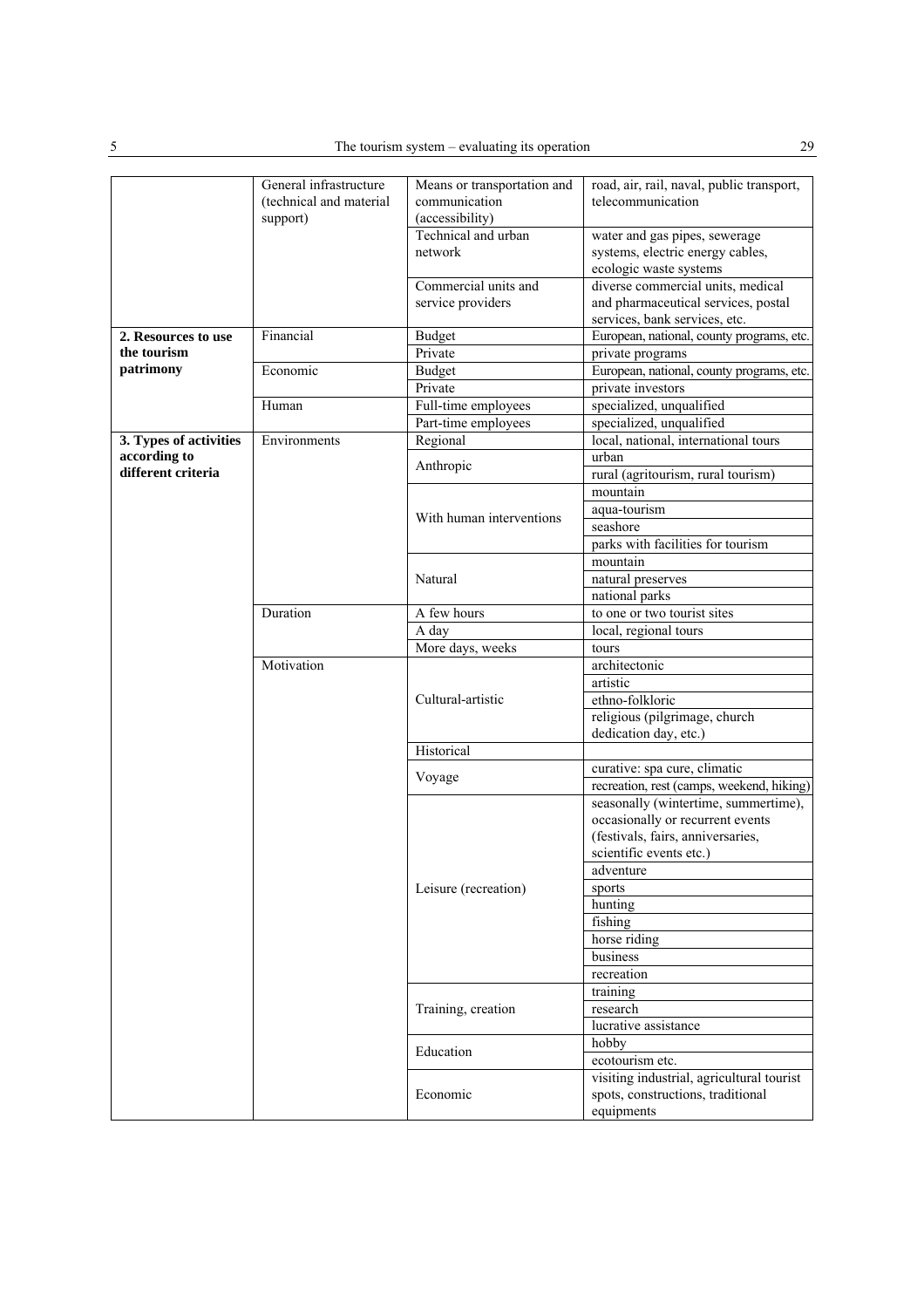|                      | Number of participants               | Individual                                                                               |                                                                               |  |
|----------------------|--------------------------------------|------------------------------------------------------------------------------------------|-------------------------------------------------------------------------------|--|
|                      |                                      | Familial                                                                                 |                                                                               |  |
|                      |                                      | Groups                                                                                   | heterogeneous by age and education                                            |  |
|                      | Others                               | Tourists, travellers, political activities, etc.                                         |                                                                               |  |
|                      | Means of transportation              | Hiking                                                                                   | trips                                                                         |  |
|                      |                                      | Auto touring                                                                             | trips, weekend holidays, tours                                                |  |
|                      |                                      | Bicycling, motorcycling,                                                                 | trips, weekend holidays, tours                                                |  |
|                      |                                      | auto touring, etc.                                                                       |                                                                               |  |
|                      |                                      | Cruising trips (with different                                                           | cruises, navigating through gorges                                            |  |
|                      |                                      | types of boats, used                                                                     | and bays, etc.                                                                |  |
|                      |                                      | permanently or by groups)                                                                |                                                                               |  |
|                      |                                      | Air-voyages (by plane,                                                                   | transfers, tours, adventure                                                   |  |
|                      |                                      | helicopter, balloon,                                                                     |                                                                               |  |
|                      |                                      | paraglide, etc.)                                                                         |                                                                               |  |
|                      | Organisation                         | Individual                                                                               | trips, hiking, etc.                                                           |  |
|                      |                                      | Tour operators, different                                                                | trips, tours, cruising trips                                                  |  |
|                      |                                      | organizations or associations                                                            |                                                                               |  |
|                      | Destination rank                     | Local                                                                                    | trips, hiking, etc.                                                           |  |
|                      |                                      | National                                                                                 | trips, tours, etc.                                                            |  |
|                      |                                      | International                                                                            | tours, cruising trips, etc.                                                   |  |
| 4. Tourism           | Tourism organisation                 | Central (coordinator)                                                                    | national tourism authorities with                                             |  |
| management           | Management,<br>evaluation in unitary | authority                                                                                | different administration forms: tourism<br>ministry, direction or secretariat |  |
|                      | systems                              |                                                                                          | within a ministry, public department,                                         |  |
|                      | Programs on different                |                                                                                          | governmental office, committee                                                |  |
|                      | levels (international,               | Regional or local authority                                                              | non-governmental organisations,                                               |  |
|                      | national, county,                    |                                                                                          | associations, foundations                                                     |  |
|                      | agencies) with                       | Sectorial organisations                                                                  | commercial companies or professional                                          |  |
|                      | opportune partners                   |                                                                                          | associations - holiday producers and                                          |  |
|                      |                                      |                                                                                          | tourism service providers                                                     |  |
| 5. Tourism flow      | Yearly, seasonally,                  | Locally, regionally, nationally                                                          |                                                                               |  |
| analysis             | different periods                    | By activity type                                                                         |                                                                               |  |
|                      |                                      | By age or profession                                                                     |                                                                               |  |
| 6. Economic benefits | For the participants to              | Individually                                                                             |                                                                               |  |
|                      | different tourism                    | Homogeneous groups (students, adults, retirees, etc.)                                    |                                                                               |  |
|                      | activities                           | Heterogeneous groups (specific activity)                                                 |                                                                               |  |
|                      | For tourism service<br>providers     | Companies and employees in different structures focused on various<br>tourism activities |                                                                               |  |
| 7. Evaluation and    | Diverse final analyses               | Marketing environment                                                                    | Favourable elements for tourism                                               |  |
| forecast             |                                      | analysis: market, competitors,                                                           | activities                                                                    |  |
|                      |                                      | product and service portfolio,                                                           | Restrictive elements for tourism                                              |  |
|                      |                                      | market shares, SWOT analysis                                                             | activities                                                                    |  |
|                      |                                      | Marketing objectives                                                                     | Sustainable development in local,                                             |  |
|                      |                                      | Marketing strategies (of                                                                 | regional, national territories                                                |  |
|                      |                                      | market, product, price,                                                                  | Environment and human creation                                                |  |
|                      |                                      | promotion) and the                                                                       | protection and conservation                                                   |  |
|                      |                                      | marketing budget                                                                         | Tourism characteristics sequenced by                                          |  |
|                      |                                      | Marketing programs                                                                       | value from a certain region, city or axis                                     |  |
|                      |                                      | (promotion, distribution)                                                                | Stakeholders' responsibilities toward                                         |  |
|                      |                                      | Evaluation and control                                                                   | tourism                                                                       |  |

Though specialists from various fields of activities contribute differently, they agree with the tourism importance on local and regional development and consequently their language and thinking is unitary. There are different programs in content and size:

– *projects of local tourism valuation,* generated by certain characteristics of the natural, historical, artistic, architectonic, religious components, proper for education, information and knowledge tourism activities, leisure, adventure, hobby, photo-safari, etc.; these are villages or cities, mountain areas, sea shores, white waters, steep slopes, caves, etc.;